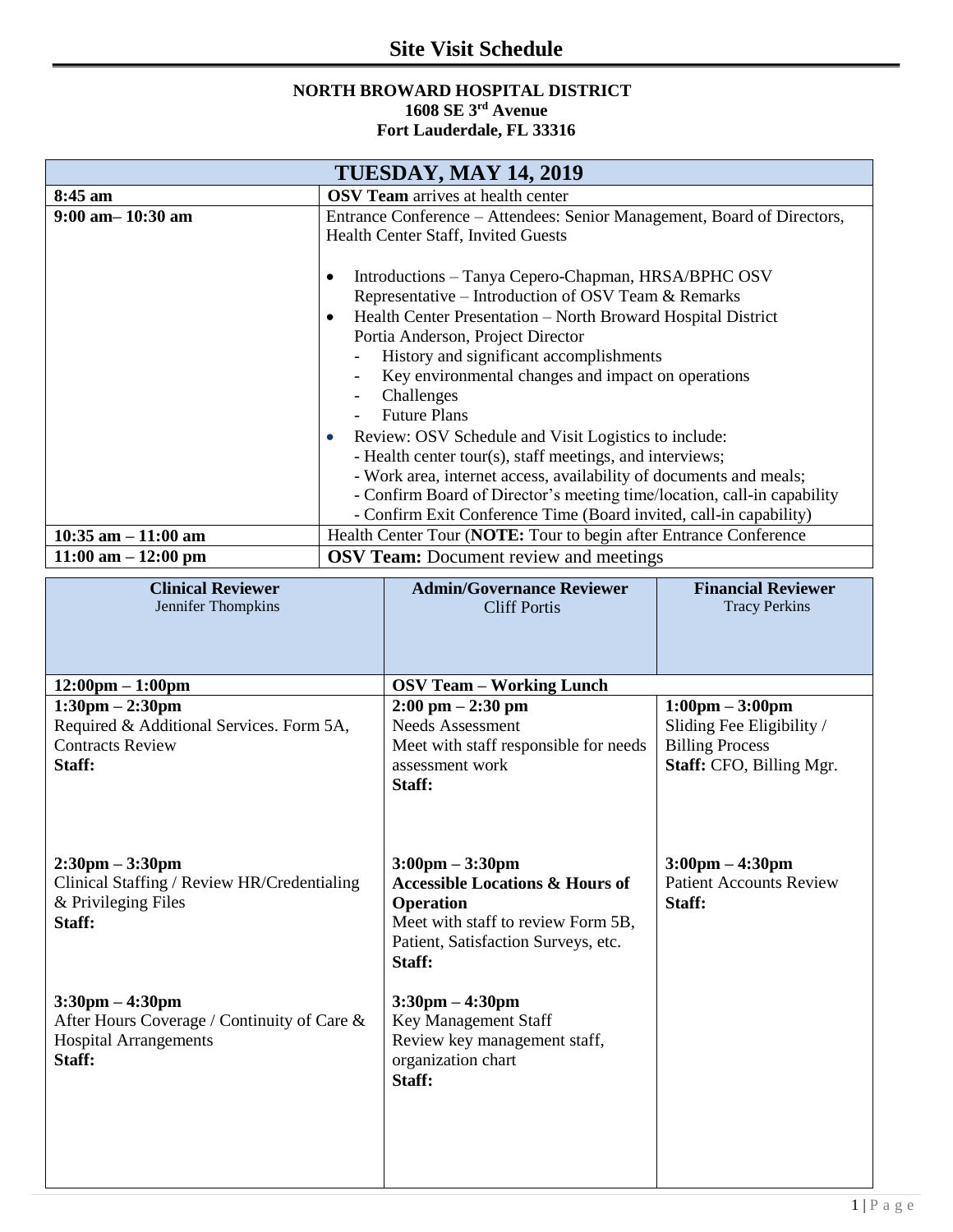| <b>WEDNESDAY, MAY 15, 2019</b>                                                                                                                          |                                                                                                                                                                                                                                                                                                                                                                                          |                                                                                                                                                                                     |                                                                                                                                                     |  |  |  |
|---------------------------------------------------------------------------------------------------------------------------------------------------------|------------------------------------------------------------------------------------------------------------------------------------------------------------------------------------------------------------------------------------------------------------------------------------------------------------------------------------------------------------------------------------------|-------------------------------------------------------------------------------------------------------------------------------------------------------------------------------------|-----------------------------------------------------------------------------------------------------------------------------------------------------|--|--|--|
| <b>Clinical Reviewer</b>                                                                                                                                |                                                                                                                                                                                                                                                                                                                                                                                          | <b>Governance Reviewer</b>                                                                                                                                                          | <b>Financial Reviewer</b>                                                                                                                           |  |  |  |
| Jennifer Thompkins                                                                                                                                      |                                                                                                                                                                                                                                                                                                                                                                                          | <b>Cliff Portis</b>                                                                                                                                                                 | <b>Tracy Perkins</b>                                                                                                                                |  |  |  |
| $9:00am - 12:00pm$<br>Continue meetings, interviews, and document<br>review<br>$10:30am - 12:00pm$<br>Meet with CMO<br>QI Program Review / Chart Review |                                                                                                                                                                                                                                                                                                                                                                                          | $9:00 \text{ am} - 12:00 \text{pm}$<br>Continue meetings,<br>interviews, and document<br>review<br>$9:00am - 11:30am$<br>Board Authority / Board<br>Composition<br><b>Staff: PD</b> | $9:00$ am $-12:00$ pm<br>Continue meetings, interviews, and<br>document review<br>$9:00am - 11:30am$<br>Financial Management / Budget<br>Staff: CFO |  |  |  |
| $12:00 \text{pm} - 1:00 \text{pm}$                                                                                                                      |                                                                                                                                                                                                                                                                                                                                                                                          | <b>OSV Team - Working Lunch</b>                                                                                                                                                     |                                                                                                                                                     |  |  |  |
| $1:00 \text{pm} - 2:30 \text{pm}$<br>Performance Analysis Review (Diabetes<br><b>Action Plan)</b><br>Staff: CMO, Quality Mgr., Other Clinical<br>Staff  |                                                                                                                                                                                                                                                                                                                                                                                          | $1:00$ pm $- 2:00$ pm<br>Conflict of Interest<br>Staff: PD / HR Director                                                                                                            | $1:00 \text{pm} - 2:30 \text{pm}$<br>Contracts & Sub-Contracts,<br><b>Purchasing/Procurement Process</b><br>Staff: COO                              |  |  |  |
| $2:30 \text{pm} - 3:30 \text{pm}$                                                                                                                       |                                                                                                                                                                                                                                                                                                                                                                                          | <b>OSV TEAM MEETS</b>                                                                                                                                                               | <b>BOARD OF DIRECTORS</b>                                                                                                                           |  |  |  |
| $3:30 \text{pm} - 4:30 \text{pm}$<br><b>FTCA Review</b><br>Staff: COO                                                                                   |                                                                                                                                                                                                                                                                                                                                                                                          | $3:30 \text{pm} - 4:30 \text{pm}$<br>Collaborative Relationships:<br>Meet with staff responsible<br>for MOA's/MOU's;<br>obtaining support letters,<br>community work<br>Staff:      | $3:30 \text{pm} - 4:30 \text{pm}$<br>Program Data & Monitoring. Review<br>data management & collection<br>Staff: CFO, CIO & Billing Mgr.            |  |  |  |
| $4:30 \text{pm} - 5:00 \text{pm}$                                                                                                                       |                                                                                                                                                                                                                                                                                                                                                                                          | <b>OSV TEAM DEPARTS</b>                                                                                                                                                             |                                                                                                                                                     |  |  |  |
|                                                                                                                                                         |                                                                                                                                                                                                                                                                                                                                                                                          |                                                                                                                                                                                     |                                                                                                                                                     |  |  |  |
| THURSDAY, MAY 16, 2019                                                                                                                                  |                                                                                                                                                                                                                                                                                                                                                                                          |                                                                                                                                                                                     |                                                                                                                                                     |  |  |  |
| $9:00am - 10:15am$                                                                                                                                      | OSV Team completes review work, concludes interviews and prepares for<br><b>Exit Conference</b>                                                                                                                                                                                                                                                                                          |                                                                                                                                                                                     |                                                                                                                                                     |  |  |  |
| 10:15am -10:30am                                                                                                                                        | OSV Team finalizes report findings/compliance status                                                                                                                                                                                                                                                                                                                                     |                                                                                                                                                                                     |                                                                                                                                                     |  |  |  |
| 10:30am - 11:30am                                                                                                                                       | Tanya Cepero-Chapman, HRSA/BPHC OSV Representative - Remarks<br>Exit Conference with PD, Senior Management, Board of Directors, and<br>Invited Guests to review site visit findings and next steps.<br>Summary review of site visit findings<br>Recommendations (NOTE: will not be included in report)<br>Next Steps in OSV process<br>$\overline{\phantom{a}}$<br>Questions and answers |                                                                                                                                                                                     |                                                                                                                                                     |  |  |  |
| 11:30am                                                                                                                                                 | <b>OSV Team Departs</b>                                                                                                                                                                                                                                                                                                                                                                  |                                                                                                                                                                                     |                                                                                                                                                     |  |  |  |